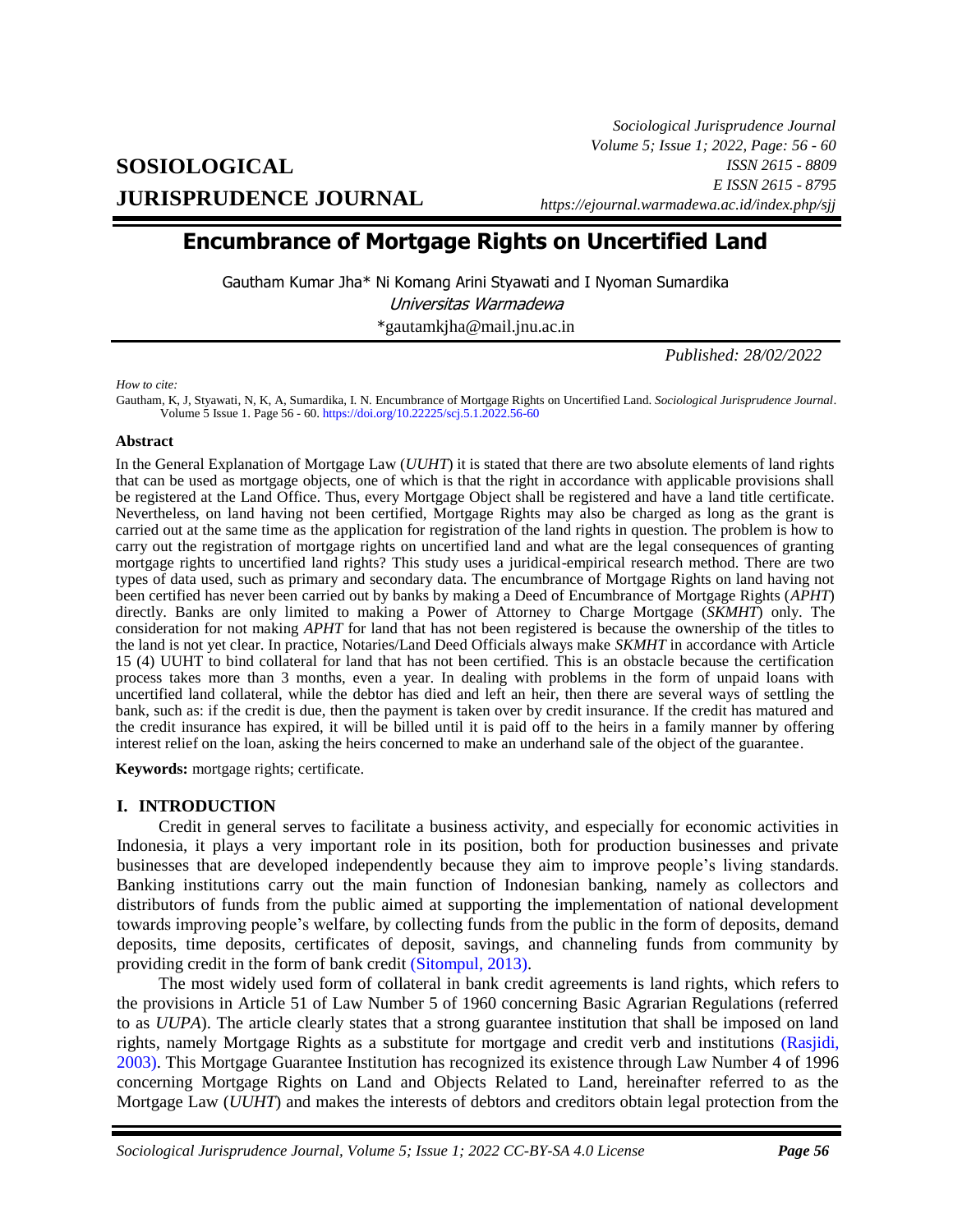government [\(Soedikno Mertokusumo, 2012\).](#page-4-0) The object of Mortgage shall be registered and have a land title certificate. However, for lands that have not been certified, Mortgage Rights may also be imposed as long as the granting of Mortgage Rights is carried out simultaneously with the application for registration of the land rights in question.

The legal issue of imposing Mortgage on land having not been certified will be more complicated if the holder of the land right who has imposed the Mortgage on dies and has an heir who has the right to inherit [\(Maria S.W. Sumardjono, 2001\).](#page-4-0) The case becomes more significant if the granting of Mortgage is carried out by means of a Power of Attorney to Impose Mortgage Rights (*SKMHT*), because for land that has not been registered, the granting of *SKMHT* shall be followed by a Deed of Assignment of Mortgage Rights (*APHT*), no later than a period of 3 months after the administration of *SKMHT*. Building upon the background described above there are two problems that are examined in this paper, namely: How is the registration of mortgage rights on uncertified land titles implemented? What are the legal consequences of granting mortgage rights to uncertified land titles?

## **II. METHOD**

Empirical legal research is intended to invite researchers not only to think about legal issues that are normative (law in book), but also to conduct a study of law in society in fact (law in action). (Nurhayat et al, Jurnal Penegakan Hukum Indonesia (JPHI), Volume 2, Issue 1, February 2021) This research will rely on existing theories and facts and it is based on the discipline of law. In line with Sudikno Mertokusumo's opinion, the target of the research is norms in the form of law (*das Sollen*) for library research and behavior (*das Sein*) for field research [\(Sudikno Mertokusumo, 1999\).](#page-4-0) This research was conducted at the Office of Notary I Gusti Ngurah Maha Buana, Notary/PPAT I Made Widiada, which is in Denpasar City, as well as the Office of Bank Padma Denpasar which has the authority in the field of binding guarantees and registration of mortgage rights. The sample in this study was determined by purposive sampling technique, namely the researcher used his own judgment armed with sufficient knowledge about the population to select sample members, with the hope that the data obtained would lead to a lot of conclusions. Primary data collection was done through interviews and secondary data collection was done through literature study. Interview as a technique in research, aims to collect information or data. (Soerjono Soekanto, Jurnal Hukum dan Pembangunan, Vol 5, No 1 tahun 1975, <http://www.jhp.ui.ac.id/index.php/home/article/view/609> ). Data analysis was carried out using a systematic interpretation method with a sequential and coherent mindset to obtain conclusions on the two problems discussed in this study. Then the results are presented descriptively by Hasibuan & Harahap, [\(2019\),](https://journal.pancabudi.ac.id/index.php/hukumresponsif/issue/view/63) namely by describing the circumstances or facts that occur regarding the imposition of mortgage rights on land that has not been certified.

## **III. RESULTS AND DISCUSSION**

## *Registration of Mortgage Rights on Uncertified Land Title*

The implementation of the encumbrance of Mortgage is carried out through two stages of activity, namely the stage of Granting Mortgage, and the stage of Registration of Mortgage. For land rights originating from the conversion of registered land rights, it is possible to use them as collateral for debt repayment by being encumbered with Mortgage Rights by referring to the provisions of Article 10 paragraph (3) of the *UUHT*, namely if the object of Mortgage is in the form of land rights originating from the conversion of old rights that have met the requirements to be registered but the registration has not been carried out, the granting of mortgage rights shall be carried out simultaneously with the application for registration of the land rights in question. In line with this, in the explanation of Article 8 of Law Number 7 of 1992 concerning Banking as amended by Law Number 10 of 1998 it is stated that land whose ownership is based on customary law, namely land whose proof of ownership is based on customary law, namely land whose proof of ownership is in the form of *girik*, *petuk*, and others of the same type can be used as collateral.

However, the binding of credit guarantees with Mortgage Rights in practice is not carried out based on the provisions of Article 10 *UUHT*, or by making *APHT*. However, the bank in this case only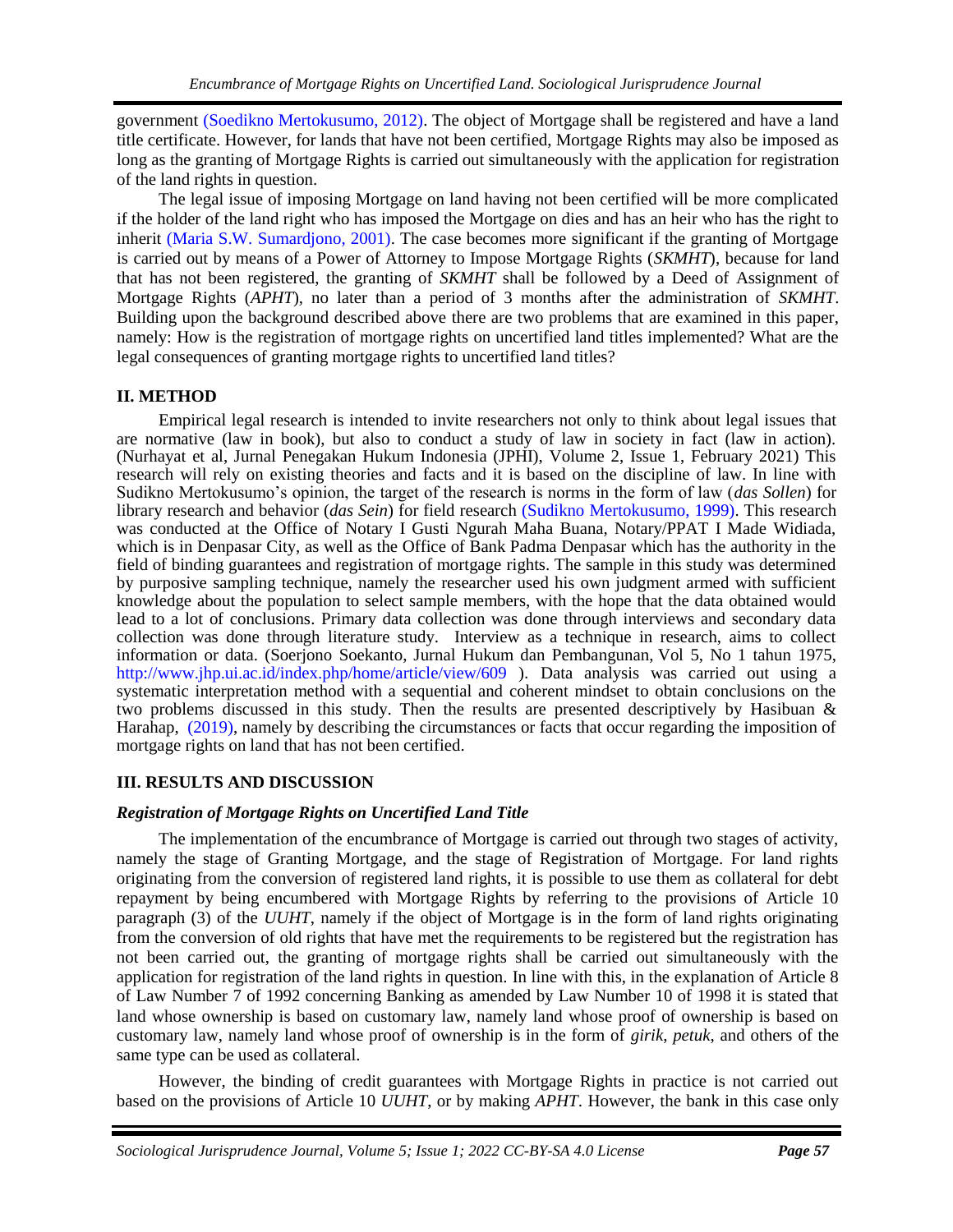makes a power of attorney to provide mortgage rights. According to Putu Arsana, Bachelor of Law, Branch Head of Bank Padma Denpasar Headquarters, the binding of credit on uncertified lands has never been done and if it is to be done, it will be procedurally carried out in the following way:

- a. Making a deed of credit agreement under the hand which can then also be registered in *waarmerking* (recorded in a special book by a notary);
- b. Making the Power of Attorney for Imposing Mortgage (*SKMHT*);
- c. The land owner authorizes the bank to register the land (certificate-making process) and submit all the necessary documents for that purpose;
- d. The land registration (certificate making process) of the collateral object is carried out through the Notary Office/Land Deed Official appointed by the bank;
- e. If the land registration process (certificate-making process) is completed and the land certificate has been issued, the land owner has authorized the bank to receive the certificate and continue the process of installing the *APHT* at the local land office.

From the results of interviews conducted with Cokorda Gede Mahadewa, President Director, Bank Padma, Denpasar, it was explained that in practice Bank Padma Denpasar in particular had never made APHT directly to bind collateral for land rights that had not been certified, the bank in this case was only limited to making SKMHT only. In the opinion of I Gusti Ngurah Maha Buana and I Made Widiada, both Notaries in Denpasar, the legal consideration for not making APHT for lands that have not been registered is because there is a possibility that the rights to the land still have the potential to cause legal conflicts in the future. and this can drag the Notary/Land Deed Official into the legal conflict of the parties (Interview on 17 June 2021)

The Notary/Land Deed Official always uses the Power of Attorney to Give Mortgage Rights (*SKMHT*) as an instrument by referring to the provisions of Article 15 (4) *UUHT*, to bind collateral for uncertified lands that will be used as collateral/collateral. The next obstacle faced by Notary/Land Deed Official is that the certification process takes more than 3 (three) months, even up to 1 (one) year. With regard to the limited period of validity of the *SKMHT*, the next obstacle is presenting the parties concerned, including scheduling the right time. This is a factually unavoidable condition.

The limitation of *UUHT* is that it does not explain further and in detail how the mechanism for registering Mortgage Rights for lands that have not been certified. However, when referring to the explanation of Article 117 paragraphs (2) and (3) of Regulation of Ministry of Agrarian Affairs/Head of the National Land Agency Number 3 of 1997 concerning Provisions for the Implementation of Government Regulation Number 24 of 1997 concerning Land Registration, in the case of registration of Mortgage Rights on land that has not been certified, the registration of the right in question is carried out first, either through confirmation of conversion or through recognition of rights. Thus, the registration of Mortgage can only be carried out after the certification process for the object of the Mortgage is completed, so that the birth of the Mortgage on the Uncertified Mortgage object does not occur on the 7th day as referred to in Article 13 *UUHT*, but after the certification process is complete.

Considering that the birth of Mortgage Rights on the lands of former Customary Ownership Rights is highly dependent on the certification process, in this case there is no legal certainty. This is because it is very possible that the certification process will experience problems. If during the 60-day announcement period to fulfill the principle of publicity in land registration there is a claim from a third party, the certificate cannot be issued. If the land certificate cannot be issued, the Mortgage registration process cannot be carried out. Putu Arsana, Bachelor of Law, in an interview argued that making *APHT* whose object is land rights that have not been registered or not yet certified for credit with a large enough ceiling is very unsafe for the bank and carries a high risk. It is highly avoided to receive collateral in the form of land with Title which has not yet been certified, even though the law allows to do so. Furthermore, it is explained that for small loans, it may not be too risky for banks to still consider receiving collateral in the form of Title on land that has not been certified.

Taking into account the banking problems in the implementation of the encumbrance of Mortgage Rights, both regarding rates and the implementation period, the registration period stipulated in the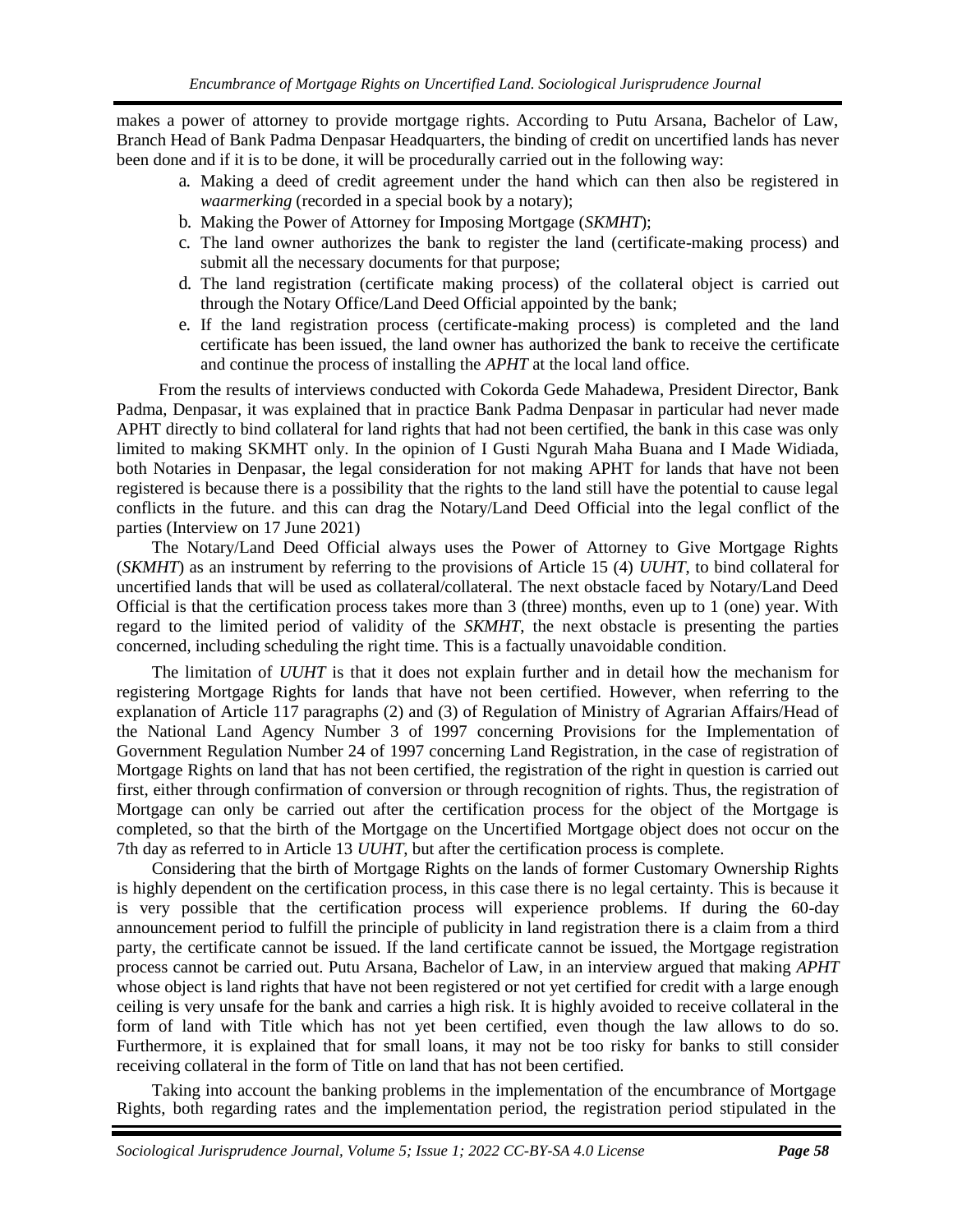*UUHT* cannot be said to be accommodating to banking problems, because there are still quite a lot of land rights that are guaranteed not yet certified.

### *Legal Consequences for Granting Mortgage Rights on Uncertified Land Title*

A credit agreement is always expected to run well in accordance with the initial agreement, on the basis that each agreement is carried out in good faith from the parties who made it. However, the existence of bad debts or those that are not paid by the debtor is a fact that cannot be avoided in every loan provision. Giving credit is a bank activity that has a high risk, especially since the credit has not been secured by Mortgage through *APHT*. This is clearly very difficult for the bank to carry out executions to get their receivables repaid. For loans with collateral rights in the form of land that has not been certified, in the event of bad credit, the bank will experience obstacles to executing or selling the land collateral that has not been certified. As it is known the process of granting credit with land collateral that has not been certified is basically almost the same as granting credit in general. What makes the difference is the amount of the ceiling. By granting a limited amount of credit, the *SKMHT* period will apply the same as the credit agreement. This step is an effort to minimize credit risk from the bank for collateral for land rights that have not been certified.

The procedure for binding collateral in the form of land having not been certified is preceded by the issuance of a Power of Attorney to impose Mortgage Rights (*SKMHT*) and includes several stages, namely:

- a. There is a credit agreement which is the main agreement signed by the creditor and debtor.
- b. The debtor and creditor face a notary/Land Deed Official to make a *SKMHT* based on a credit agreement that has been made and signed by attaching the conditions, namely: a letter of ownership of the debtor's land, a letter from the village apparatus stating the land belonging to the debtor is not the land in dispute, evidence payment of land tax, and physical control of land parcels.
- c. The signing of the *SKMHT* at the Notary Office/Land Deed Official, for land having not been certified in general shall also have a witness from the village apparatus.
- d. After the *SKMHT* is made, it is signed by the creditor, debtor, Notary/ Land Deed Official, and also, the witnesses. Furthermore, the debtor gives power to the creditor to be able to impose mortgage rights on the collateral for the land provided by the debtor.

The impact of granting credit with land collateral that has not been certified is that the process of binding collateral and encumbering mortgage rights will take longer because it requires a longer time and process. This makes it easier for creditors in the event of a default. In the event of a default, the best way to do this is through non-litigation, namely by negotiation, in this way the disputes that occur will be resolved quickly, not protractedly and the costs incurred are not much.

### **IV. CONCLUSION**

The implementation of the registration of mortgage rights on land that has not been certified has never been carried out by banks by making *APHT* directly on lands that have not been certified. Banks in this case only make *SKMHT* only. The legal consideration for not making *APHT* for unregistered land is because there is a possibility that the rights to the land still have the potential to cause legal conflicts in the future. In practice, the Notary/Land Deed Official uses the *SKMHT* instrument in accordance with Article 15 paragraph (4) of the *UUHT* as the basis for binding guarantees on land rights that have not been certified as collateral. The legal consequences of granting mortgage rights to uncertified land that are used as collateral by debtors can be seen from the aspects of the collateral binding procedure and the imposition of mortgage rights which will take longer. If there is bad credit because the collateral is land rights that have not been certified, then the creditor and debtor make an initial commitment to jointly sell the object of the guarantee.

### **References**

Maria S.W. Sumardjono. (2001). *[Pedoman Pembuatan Usulan Penelitian Sebuah Panduan Dasar](https://opac.perpusnas.go.id/DetailOpac.aspx?id=236007)*. [Jakarta: PT. Gramedia](https://opac.perpusnas.go.id/DetailOpac.aspx?id=236007) Pustaka Utama.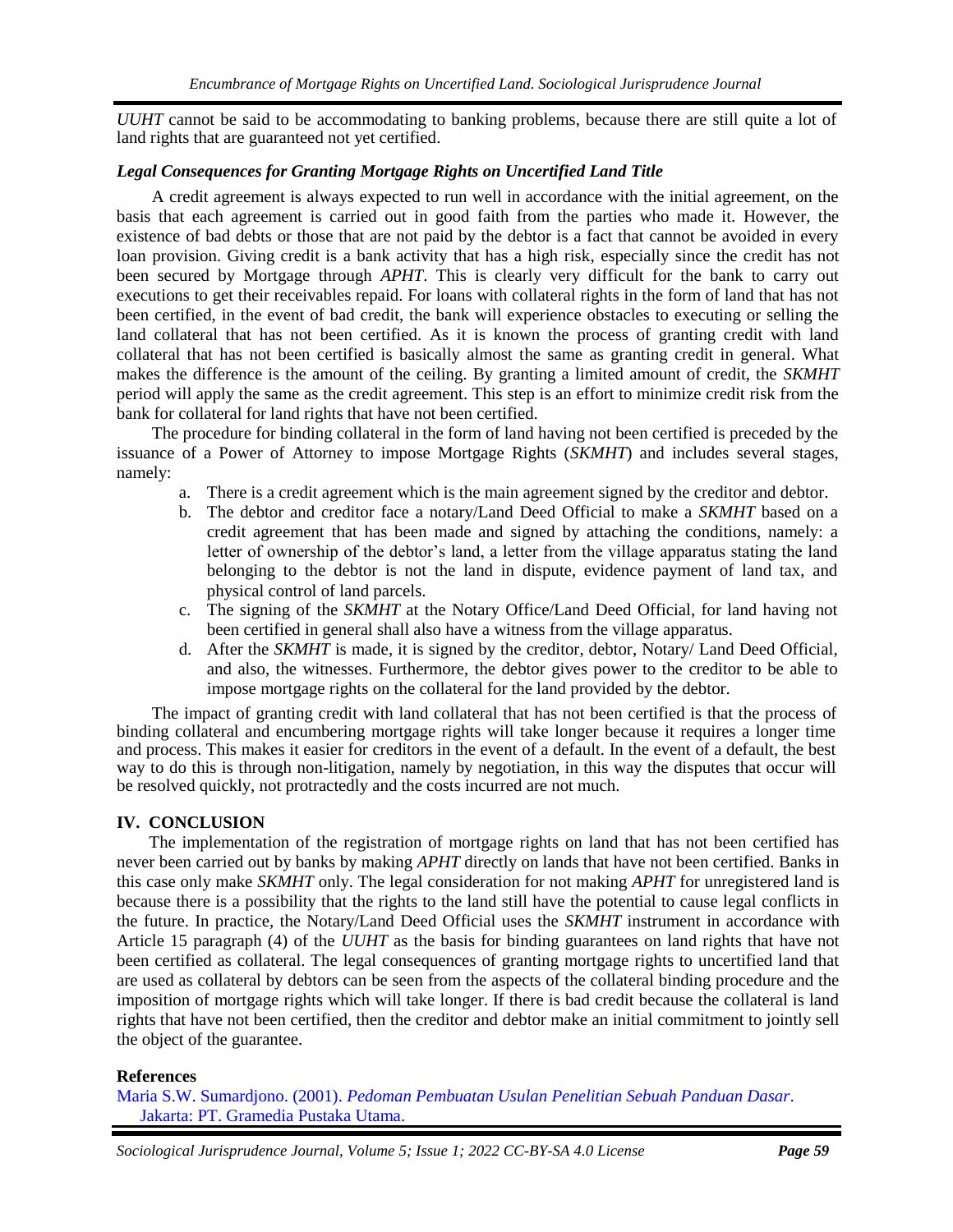<span id="page-4-0"></span>Mertokusumo, Soedikno. (2012). *[Mengenal Hukum \(Suatu Pengantar\)](https://onesearch.id/Record/IOS2720.slims-10174)*. Yogyakarta: Liberty. [Mertokusumo, Sudikno. \(1999\).](http://digilib.ui.ac.id/detail?id=20132468) *Penemuan Hukum: Sebuah Pengantar*. Yogyakarta: Liberty. [Rasjidi, L. dan I. . W. P. \(2003\).](https://opac.perpusnas.go.id/DetailOpac.aspx?id=407619) *Hukum Sebagai Suatu Sistem*. Bandung: Mandar Maju. Sitompul, Z. (2013). *Hukum Perbankan Nasional Indonesia*. Kencana Prenada Group.